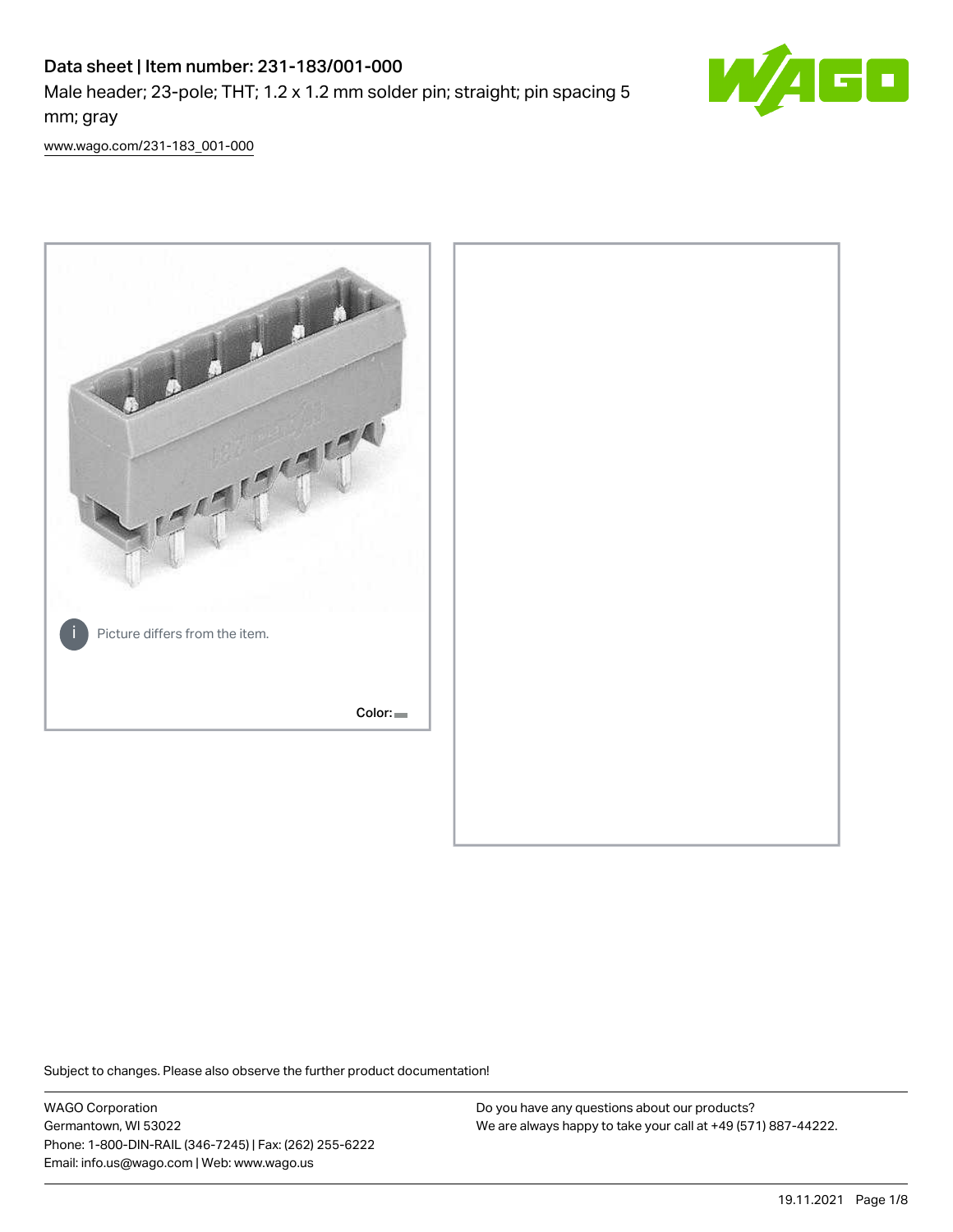

Dimensions in mm

 $L =$  (pole no.  $-1$ ) x pin spacing  $+8.2$  mm

#### Item description

- **Horizontal or vertical PCB mounting via straight or angled solder pins**
- 1.2 x 1.2 mm solder pins allow nominal current up to 16 A, enhancing stability of shorter headers
- $\blacksquare$ With coding fingers

#### Data Notes

Safety information 1 The MCS – MULTI CONNECTION SYSTEM includes connectors

Subject to changes. Please also observe the further product documentation!  $\nu$ 

WAGO Corporation Germantown, WI 53022 Phone: 1-800-DIN-RAIL (346-7245) | Fax: (262) 255-6222 Email: info.us@wago.com | Web: www.wago.us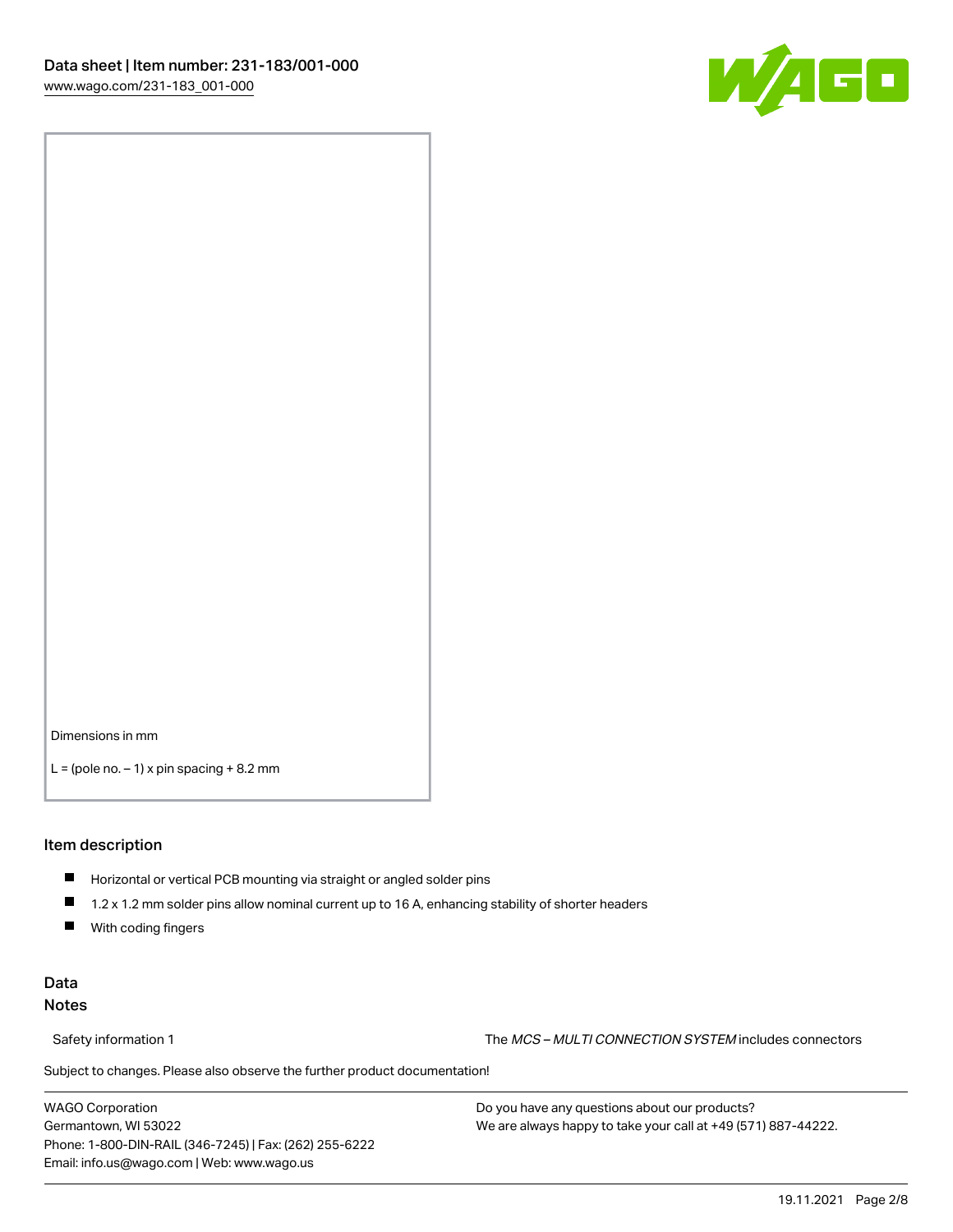

|           | without breaking capacity in accordance with DIN EN 61984. When<br>used as intended, these connectors must not be connected<br>/disconnected when live or under load. The circuit design should<br>ensure header pins, which can be touched, are not live when<br>unmated. |
|-----------|----------------------------------------------------------------------------------------------------------------------------------------------------------------------------------------------------------------------------------------------------------------------------|
| Variants: | Other pole numbers<br>3.8 mm pin projection for male headers with straight solder pins<br>Gold-plated or partially gold-plated contact surfaces<br>Other versions (or variants) can be requested from WAGO Sales or<br>configured at https://configurator.wago.com/        |

## Electrical data

#### IEC Approvals

| Ratings per                 | IEC/EN 60664-1                                            |
|-----------------------------|-----------------------------------------------------------|
| Rated voltage (III / 3)     | 250 V                                                     |
| Rated surge voltage (III/3) | 4 <sub>k</sub> V                                          |
| Rated voltage (III/2)       | 320 V                                                     |
| Rated surge voltage (III/2) | 4 <sub>k</sub> V                                          |
| Nominal voltage (II/2)      | 630 V                                                     |
| Rated surge voltage (II/2)  | 4 <sub>k</sub> V                                          |
| Rated current               | 16A                                                       |
| Legend (ratings)            | (III / 2) ≙ Overvoltage category III / Pollution degree 2 |

## UL Approvals

| Approvals per                  | UL 1059 |
|--------------------------------|---------|
| Rated voltage UL (Use Group B) | 300 V   |
| Rated current UL (Use Group B) | 15 A    |
| Rated voltage UL (Use Group D) | 300 V   |
| Rated current UL (Use Group D) | 10 A    |

## Ratings per UL

| Rated voltage UL 1977 | 600 V |
|-----------------------|-------|
| Rated current UL 1977 |       |

## CSA Approvals

| Approvals per                   | ~~    |
|---------------------------------|-------|
| Rated voltage CSA (Use Group B) | 3UU 1 |

Subject to changes. Please also observe the further product documentation!

| <b>WAGO Corporation</b>                                | Do you have any questions about our products?                 |
|--------------------------------------------------------|---------------------------------------------------------------|
| Germantown, WI 53022                                   | We are always happy to take your call at +49 (571) 887-44222. |
| Phone: 1-800-DIN-RAIL (346-7245)   Fax: (262) 255-6222 |                                                               |
| Email: info.us@wago.com   Web: www.wago.us             |                                                               |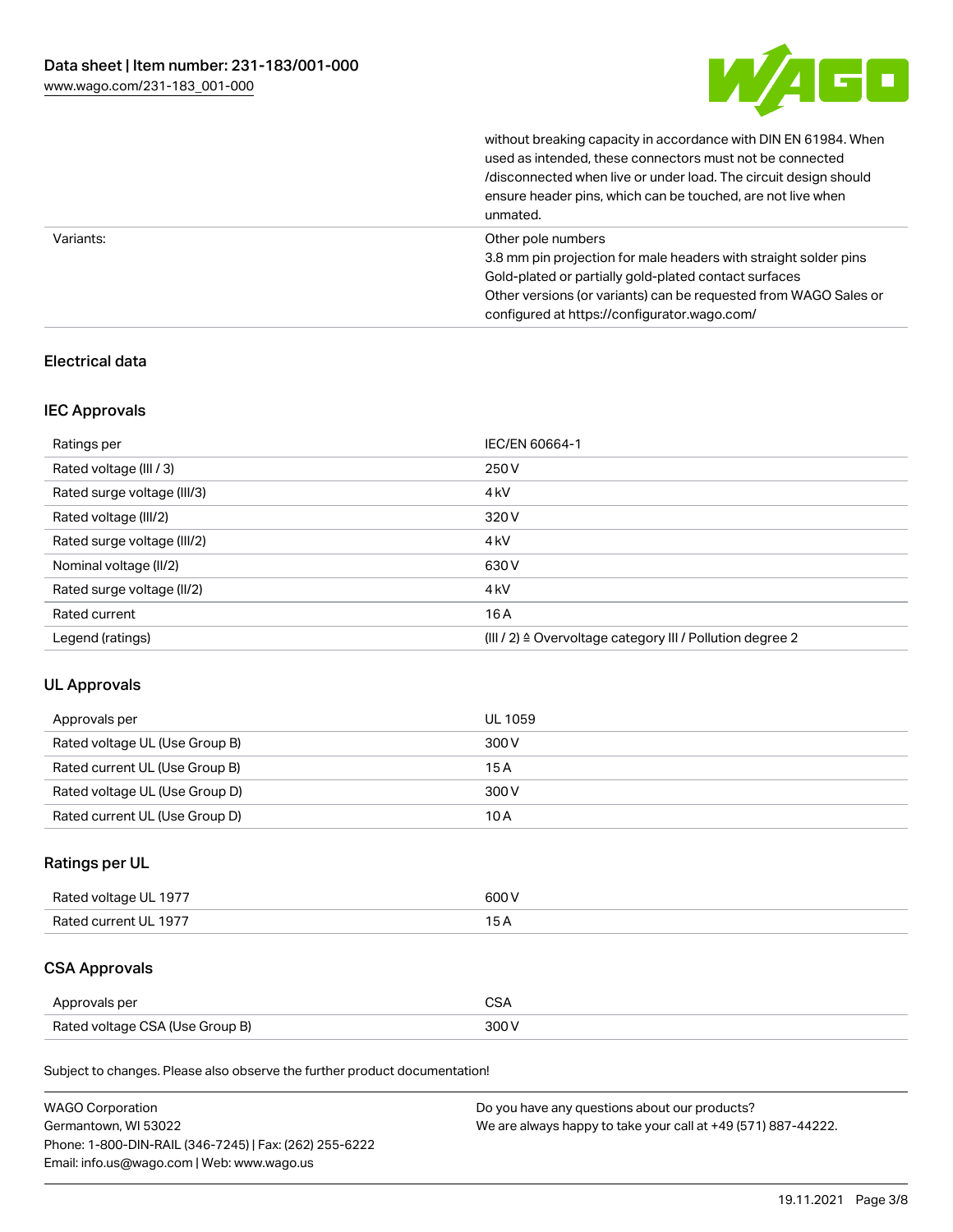[www.wago.com/231-183\\_001-000](http://www.wago.com/231-183_001-000)



| Rated current CSA (Use Group B) | 15 A  |
|---------------------------------|-------|
| Rated voltage CSA (Use Group D) | 300 V |
| Rated current CSA (Use Group D) | 10 A  |

#### Connection data

| Total number of potentials |  |
|----------------------------|--|
| Number of connection types |  |
| Number of levels           |  |

#### Connection 1

| Number of poles |  |  |
|-----------------|--|--|
|-----------------|--|--|

#### Physical data

| Pin spacing                          | 5 mm / 0.197 inch     |
|--------------------------------------|-----------------------|
| Width                                | 118.2 mm / 4.654 inch |
| Height                               | 17 mm / 0.669 inch    |
| Height from the surface              | 12 mm / 0.472 inch    |
| Depth                                | 8.4 mm / 0.331 inch   |
| Solder pin length                    | $5 \,\mathrm{mm}$     |
| Solder pin dimensions                | $1.2 \times 1.2$ mm   |
| Drilled hole diameter with tolerance | $17^{(+0.1)}$ mm      |

#### Plug-in connection

| Contact type (pluggable connector) | Male connector/plug |
|------------------------------------|---------------------|
| Connector (connection type)        | for PCB             |
| Mismating protection               | No                  |
| Mating direction to the PCB        | $90^{\circ}$        |
| Locking of plug-in connection      | Without             |

## PCB contact

| PCB Contact                         | THT                                      |
|-------------------------------------|------------------------------------------|
| Solder pin arrangement              | over the entire male connector (in-line) |
| Number of solder pins per potential |                                          |

Subject to changes. Please also observe the further product documentation!

WAGO Corporation Germantown, WI 53022 Phone: 1-800-DIN-RAIL (346-7245) | Fax: (262) 255-6222 Email: info.us@wago.com | Web: www.wago.us Do you have any questions about our products? We are always happy to take your call at +49 (571) 887-44222.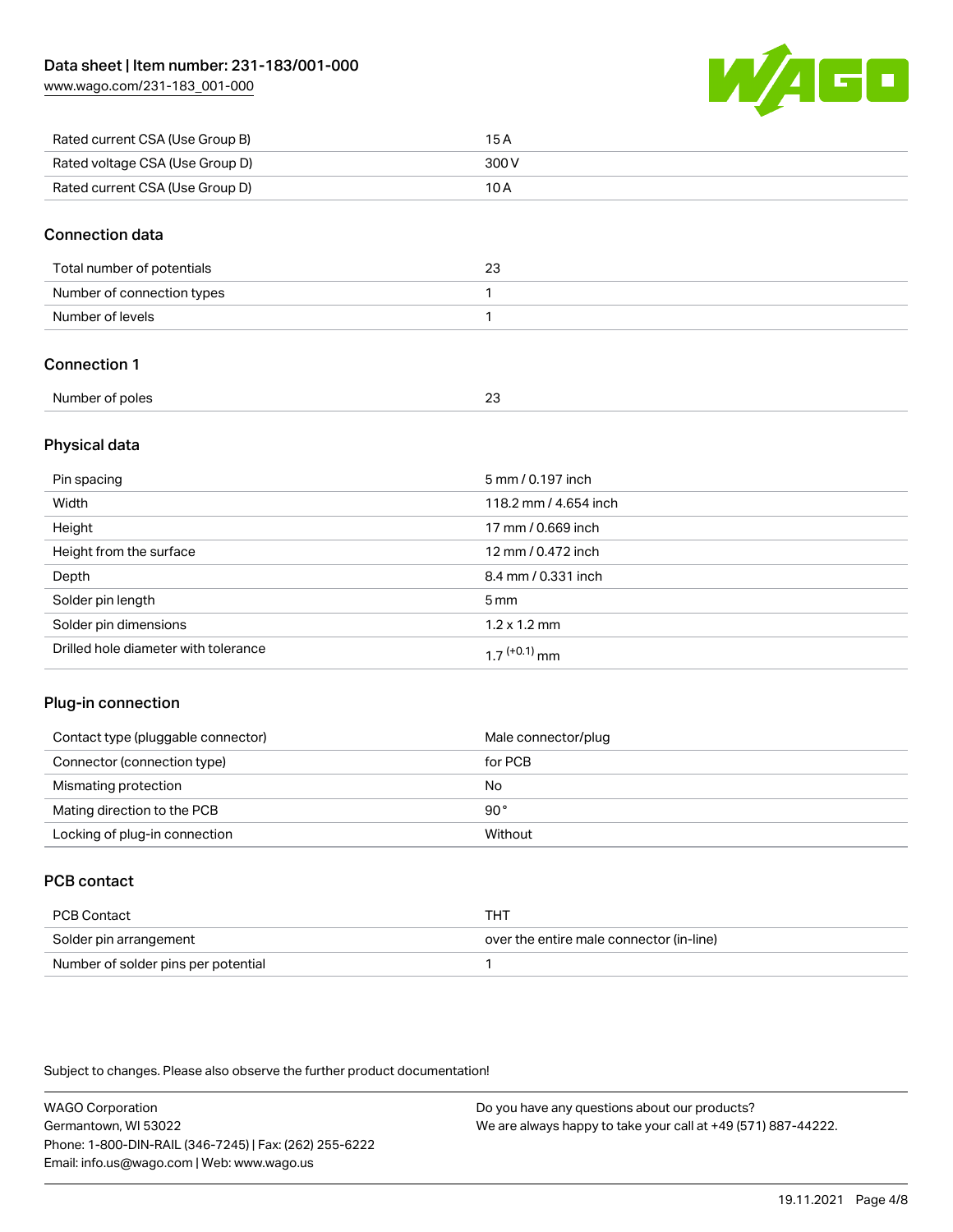

#### Material data

| gray                                   |
|----------------------------------------|
|                                        |
| Polyamide (PA66)                       |
| V <sub>0</sub>                         |
| Electrolytic copper (E <sub>Cu</sub> ) |
| tin-plated                             |
| $0.123$ MJ                             |
| 8.5g                                   |
|                                        |

#### Environmental requirements

| Limit temperature range | $+100 °C$<br>-60 |
|-------------------------|------------------|
|-------------------------|------------------|

## Commercial data

| Product Group         | 3 (Multi Conn. System) |
|-----------------------|------------------------|
| PU (SPU)              | 50 Stück               |
| Packaging type        | box                    |
| Country of origin     | PL                     |
| <b>GTIN</b>           | 4044918928984          |
| Customs tariff number | 8536694040             |

#### Approvals / Certificates

#### Country specific Approvals

| Logo | Approval                               | <b>Additional Approval Text</b> | Certificate<br>name |
|------|----------------------------------------|---------------------------------|---------------------|
|      | CВ<br><b>DEKRA Certification B.V.</b>  | IEC 61984                       | NL-39756            |
|      | <b>CSA</b><br>DEKRA Certification B.V. | C <sub>22.2</sub>               | 1466354             |

#### Ship Approvals

|      |                             |                                 | Certificate |
|------|-----------------------------|---------------------------------|-------------|
| Logo | Approval                    | <b>Additional Approval Text</b> | name        |
|      | <b>ABS</b>                  | $\overline{\phantom{0}}$        | -19         |
|      | American Bureau of Shipping |                                 | HG1869876-  |

Subject to changes. Please also observe the further product documentation!

| <b>WAGO Corporation</b>                                | Do you have any questions about our products?                 |
|--------------------------------------------------------|---------------------------------------------------------------|
| Germantown, WI 53022                                   | We are always happy to take your call at +49 (571) 887-44222. |
| Phone: 1-800-DIN-RAIL (346-7245)   Fax: (262) 255-6222 |                                                               |
| Email: info.us@wago.com   Web: www.wago.us             |                                                               |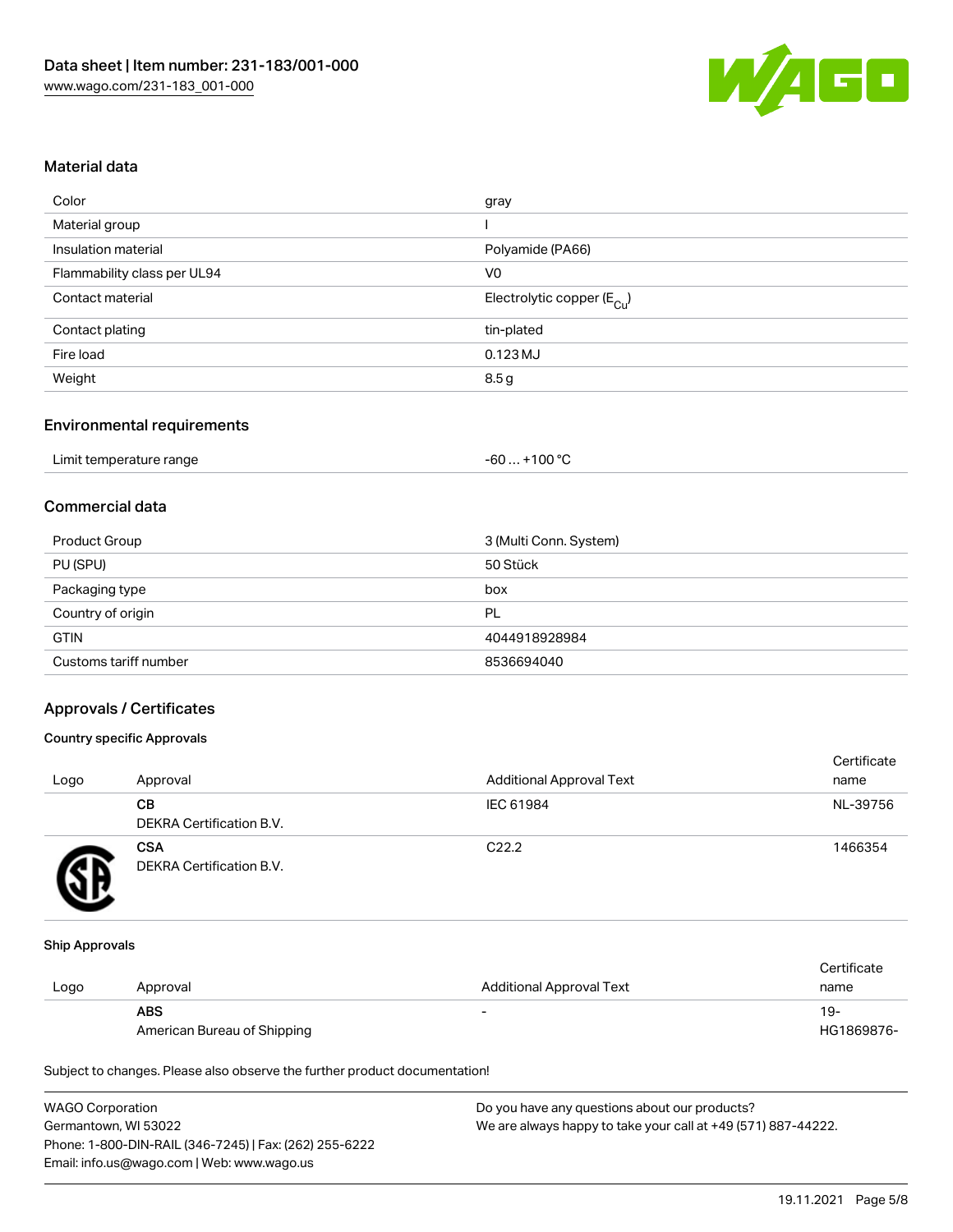

| <b>ABS</b>          |                                        |                                 | <b>PDA</b>  |
|---------------------|----------------------------------------|---------------------------------|-------------|
|                     | BV                                     | IEC 60998                       | 11915/D0    |
|                     | Bureau Veritas S.A.                    |                                 | BV          |
| VERITAS             |                                        |                                 |             |
|                     | <b>DNV GL</b>                          | $\overline{\phantom{0}}$        | TAE000016Z  |
|                     | Det Norske Veritas, Germanischer Lloyd |                                 |             |
| <b>UL-Approvals</b> |                                        |                                 |             |
|                     |                                        |                                 | Certificate |
| Logo                | Approval                               | <b>Additional Approval Text</b> | name        |
|                     | UL                                     | <b>UL 1059</b>                  | E45172      |
|                     | Underwriters Laboratories Inc.         |                                 |             |
|                     | UR                                     | <b>UL 1977</b>                  | E45171      |
|                     | Underwriters Laboratories Inc.         |                                 |             |
|                     |                                        |                                 |             |

#### Counterpart

| <b>CARL AND</b> | Item no.231-123/026-000<br>Female plug; 23-pole; 12 AWG max; pin spacing 5 mm; 1 conductor per pole; gray | www.wago.com/231-123/026-000 |
|-----------------|-----------------------------------------------------------------------------------------------------------|------------------------------|
|                 |                                                                                                           |                              |

#### Optional accessories

| Coding             |                                                                  |                      |  |  |
|--------------------|------------------------------------------------------------------|----------------------|--|--|
| Intermediate plate |                                                                  |                      |  |  |
|                    | Item no.: 231-500<br>Spacer; for formation of groups; light gray | www.wago.com/231-500 |  |  |
| Coding             |                                                                  |                      |  |  |
| <b>COLLA</b>       | Item no.: 231-129<br>Coding key; snap-on type; light gray        | www.wago.com/231-129 |  |  |

Subject to changes. Please also observe the further product documentation!

WAGO Corporation Germantown, WI 53022 Phone: 1-800-DIN-RAIL (346-7245) | Fax: (262) 255-6222 Email: info.us@wago.com | Web: www.wago.us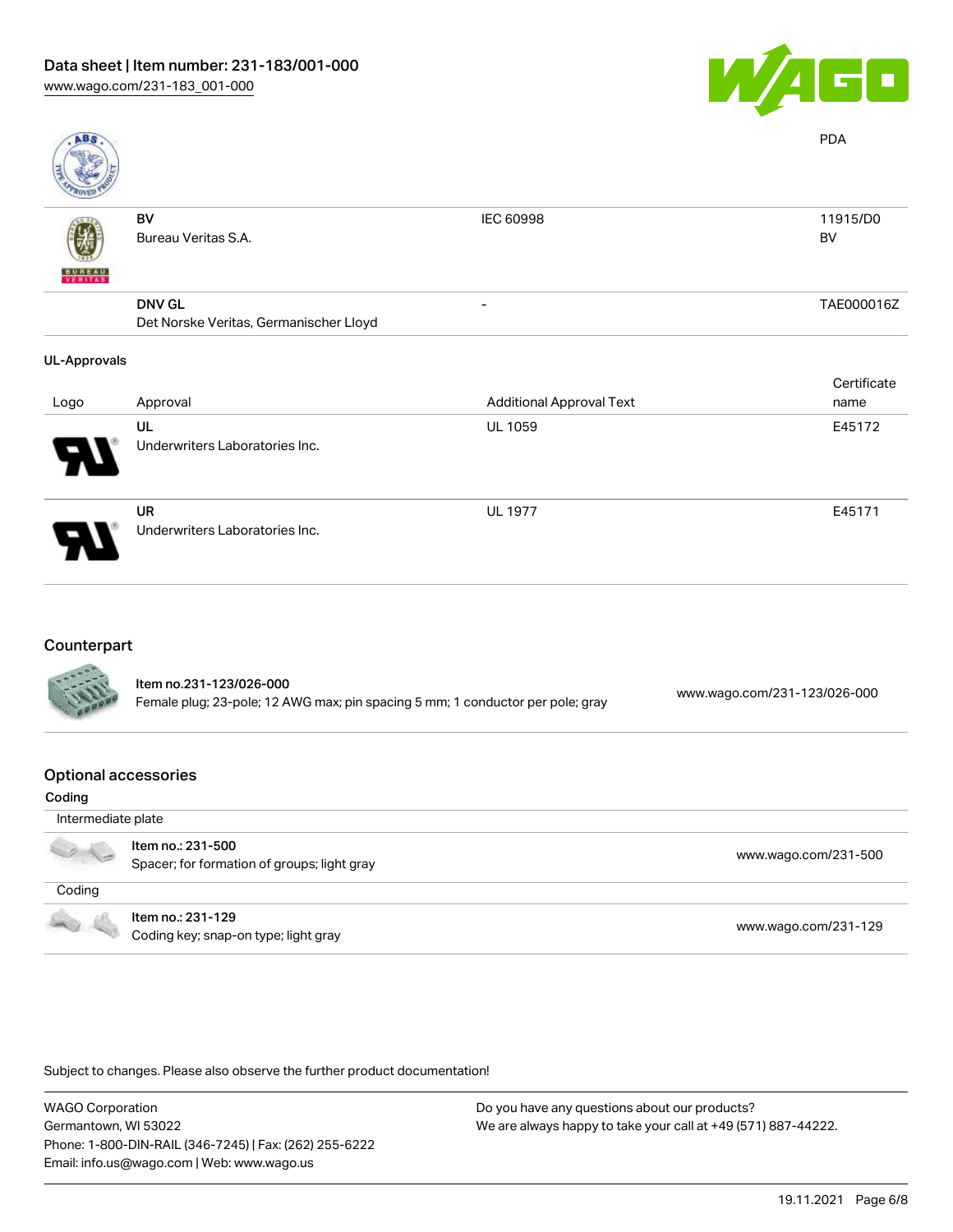

#### Downloads Documentation

|  |  | <u>,,,,,,,,,,,,,,,,,,,,,,,</u> |  |
|--|--|--------------------------------|--|
|  |  |                                |  |
|  |  |                                |  |
|  |  |                                |  |

| <b>Additional Information</b><br>Technical explanations                                                                                                                | 2019 Apr 3 | pdf<br>2.0 MB | Download |
|------------------------------------------------------------------------------------------------------------------------------------------------------------------------|------------|---------------|----------|
| <b>CAD files</b>                                                                                                                                                       |            |               |          |
| CAD data                                                                                                                                                               |            |               |          |
| 2D/3D Models 231-183/001-000                                                                                                                                           |            | URL           | Download |
| <b>CAE</b> data                                                                                                                                                        |            |               |          |
| EPLAN Data Portal 231-183/001-000                                                                                                                                      |            | URL           | Download |
| ZUKEN Portal 231-183/001-000                                                                                                                                           |            | <b>URL</b>    | Download |
| EPLAN Data Portal 231-183/001-000                                                                                                                                      |            | URL           | Download |
| <b>PCB Design</b>                                                                                                                                                      |            |               |          |
| Symbol and Footprint 231-183/001-000                                                                                                                                   |            | URL           | Download |
| CAx data for your PCB design, consisting of "schematic symbols and PCB footprints",<br>allow easy integration of the WAGO component into your development environment. |            |               |          |
| <b>Supported formats:</b>                                                                                                                                              |            |               |          |
| Ш<br>Accel EDA 14 & 15                                                                                                                                                 |            |               |          |
| Ш<br>Altium 6 to current version                                                                                                                                       |            |               |          |
| Ш<br>Cadence Allegro                                                                                                                                                   |            |               |          |
| ш<br>DesignSpark                                                                                                                                                       |            |               |          |
| П<br>Eagle Libraries                                                                                                                                                   |            |               |          |
| ш<br>KiCad                                                                                                                                                             |            |               |          |
| Mentor Graphics BoardStation                                                                                                                                           |            |               |          |
| ш<br>Mentor Graphics Design Architect                                                                                                                                  |            |               |          |
| Mentor Graphics Design Expedition 99 and 2000<br>a ka                                                                                                                  |            |               |          |
| Ш<br>OrCAD 9.X PCB and Capture                                                                                                                                         |            |               |          |
| ш<br>PADS PowerPCB 3, 3.5, 4.X, and 5.X                                                                                                                                |            |               |          |
| ш<br>PADS PowerPCB and PowerLogic 3.0                                                                                                                                  |            |               |          |
| Subject to changes. Please also observe the further product documentation!                                                                                             |            |               |          |